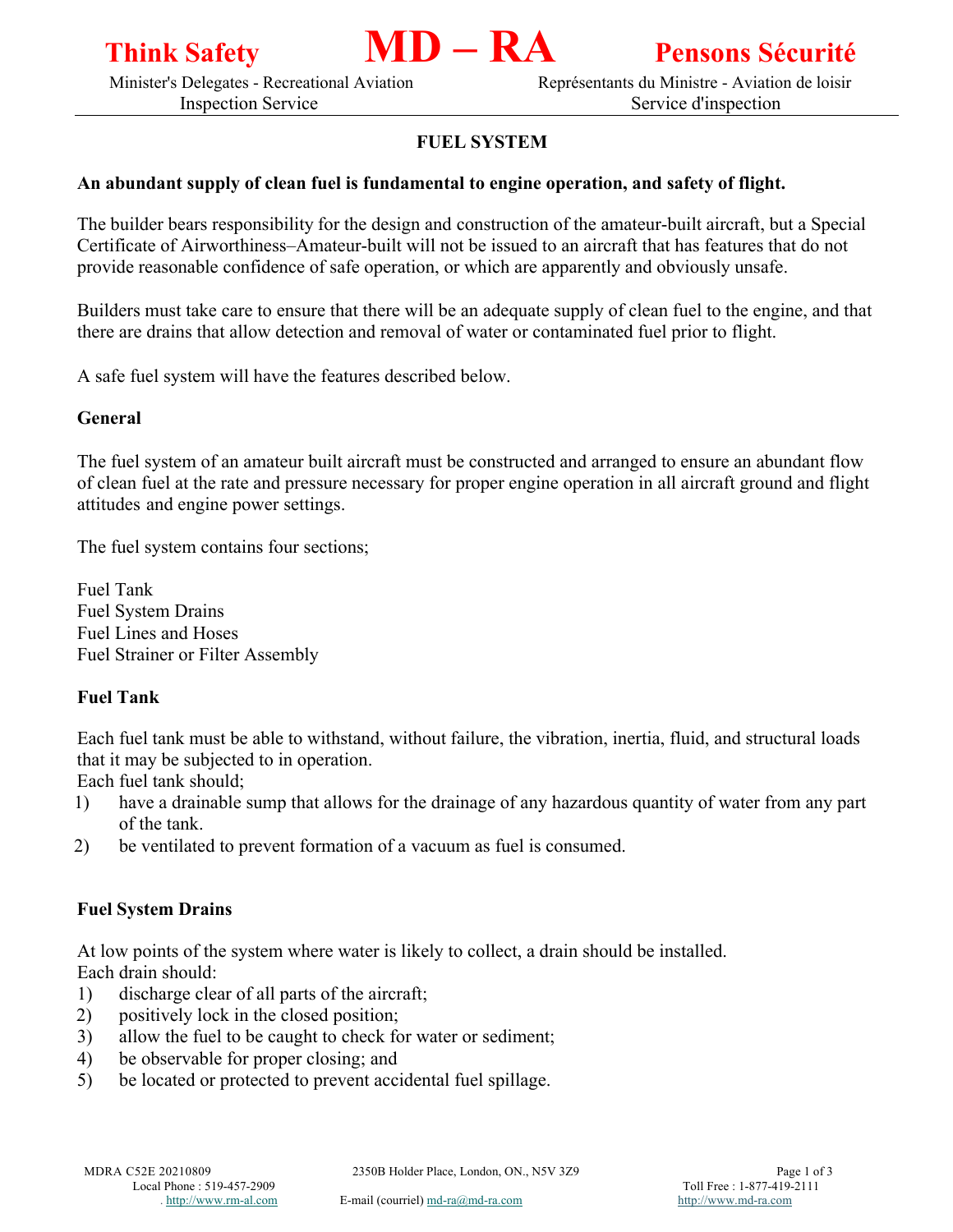## **Fuel Lines and Hoses**

Flexible hoses and rigid lines must be rated for fuel use. Methods of installation must be appropriate for the material used.

Plastic or other non-metal rigid fuel lines are not normally acceptable in the engine compartment.

Non-metal rigid fuel lines may be acceptable within the fuselage and wings, provided that they are made of an appropriate fuel-resistant material and are properly installed with due attention paid to their environment, including abrasion, impact, puncture and degradation considerations.

Similarly, flexible fuel hoses in the engine compartment must be suitable for the particular application and properly installed.

In all cases metal firewall pass thru fittings, known as "bulkhead fittings", are required.

The use of fire sleeves to cover all fuel and oil lines and hoses within the engine compartment is strongly recommended.

Fuel lines and hoses should be routed below electrical wires, and be protected in areas that may become hot.

## **Fuel Strainer or Filter Assembly**

All aircraft must have a fuel strainer or filter assembly between the fuel tank outlet and the engine.

A fuel strainer or filter assembly should be:

- (1) accessible for draining and cleaning;
- (2) capable of trapping sediment, and be easily serviceable to remove the sediment;
- (3) mounted so that its weight is not supported by the connecting lines.

The strainer or filter function should provide;

- (1) a screen or element which is easily removable;
- (2) be capable of removing contaminants while providing an sufficient flow of clean fuel to the engine;
- (3) be rated to withstand expected fuel flows and pressures.

A fuel strainer assembly will normally have an integral water separator with a drain valve.

If a filter assembly is used instead of a fuel strainer assembly, drains at all low points of the fuel system, including between the tank and the engine, must be provided to allow pre-flight checking for water or contaminants.

## **Gascolators**

The recommended and most commonly adopted way of fulfilling the capabilities required of the fuel strainer or filter assembly is to install a single unit commonly referred to as a "gascolator".

A "Gascolator" is a trade or industry term for a unit that combines a filter screen, a water and sediment separator, and a drain.

Gascolators are normally installed at the, or a, low point in the fuel plumbing so that it also serves as a low point drain.